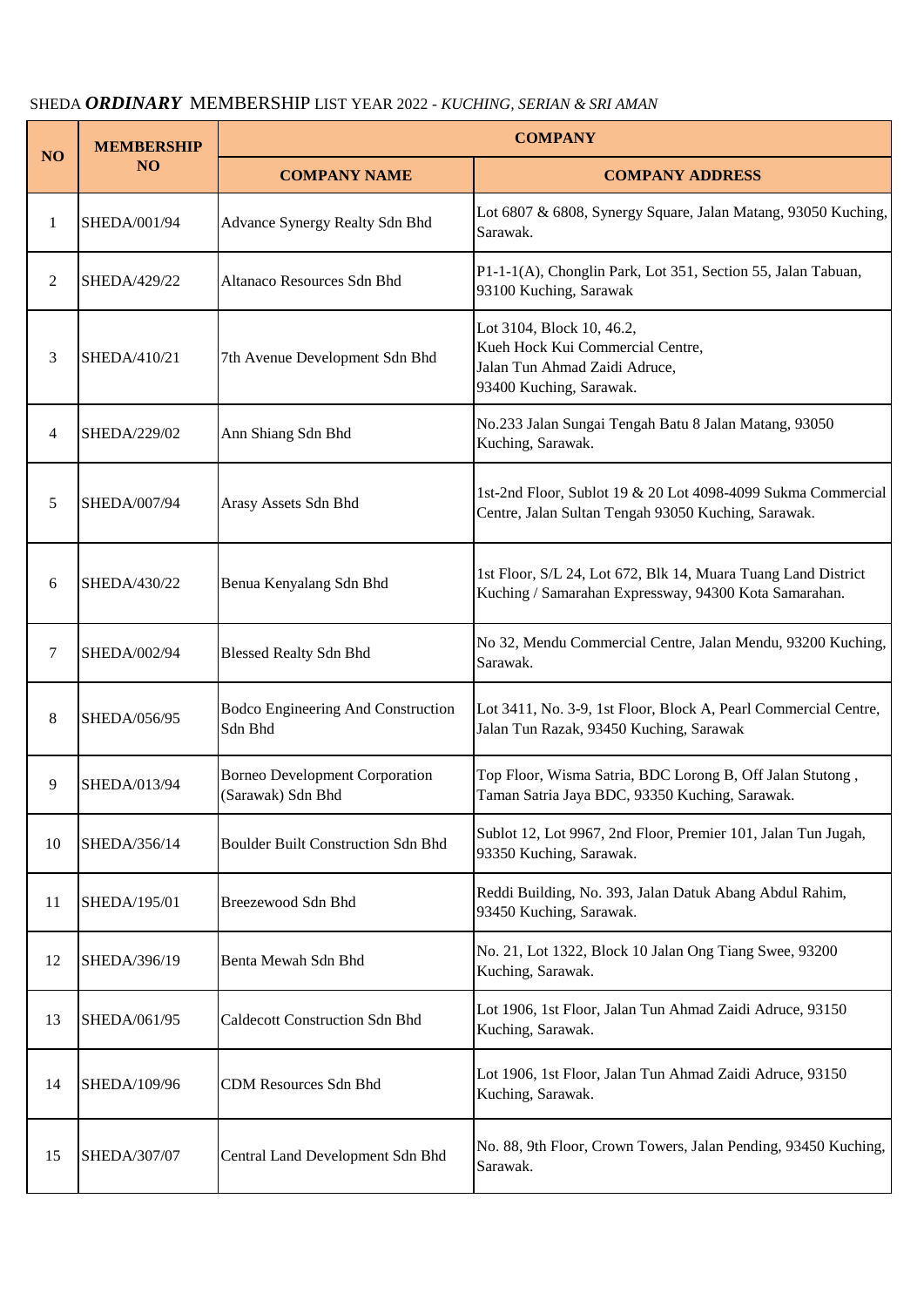| 16     | SHEDA/281/05 | Chiang Seng Huat Development Sdn<br><b>Bhd</b>   | No.12A, 1st Floor, Lot 443, Rubber Road, 93400 Kuching,<br>Sarawak.                                                                |
|--------|--------------|--------------------------------------------------|------------------------------------------------------------------------------------------------------------------------------------|
| 17     | SHEDA/003/94 | Chong Kia Hoi Realty Sdn Bhd                     | No.8D-8E, Wisma CKH, Metrocity, Lot 14189-14190, Section 65,<br>KTLD, Jalan Matang 93050, Kuching, Sarawak.                        |
| 18     | SHEDA/101/96 | Classic Thunder Sdn Bhd                          | Lot 1906, 1st Floor, Jalan Tun Ahmad Zaidi Adruce, 93150<br>Kuching, Sarawak.                                                      |
| 19     | SHEDA/065/95 | CMS Property Development Sdn Bhd                 | Level 5, Wisma Mahmud, Jalan Sungai Sarawak, 93100, Kuching,<br>Sarawak.                                                           |
| 20     | SHEDA/011/94 | Crystal Realty Sdn Bhd                           | 1/F No.81, Lot 9925, Block J, RH Plaza, Lorong Lapangan<br>Terbang 1, 93350 Kuching, Sarawak                                       |
| 21     | SHEDA/278/05 | Custodev Sdn Bhd                                 | Sublot 6-7, Ground Floor, Westmoore House, Jalan Rock, 93200<br>Kuching, Sarawak                                                   |
| 22     | SHEDA/409/21 | Country Land Builders Sdn Bhd                    | 1st Floor, Lot 11371, Block 11, Tabuan Height Commercial<br>Centre Jalan Song, 93350 Kuching, Sarawak.                             |
| 23     | SHEDA/250/03 | Chai Ching Muk & Sons Holdings Sdn<br><b>Bhd</b> | 3rd Floor, Kenyalang Theatre & Comm. Complex, Jalan Tan Sri<br>Datuk Amar Sim Kheng Hong Kenyalang Park, 93300 Kuching,<br>Sarawak |
| 24     | SHEDA/381/18 | Chen Ling Development Sdn. Bhd.                  | 191D, 2nd & 3rd Floor, S/L 5, Lot 3167, Block 10, 2½ Mile,<br>Jalan Rock, 93250 Kuching, Sarawak.                                  |
| 25     | SHEDA/362/15 | Cheng Guan Development Sdn Bhd                   | No.8, Sublot No.9, 1st Floor, Lot 1367, Block 10 MLD, Genesis<br>Walk, Jalan Matang-Batu Kawa, 93250 Kuching, Sarawak.             |
| 26     | SHEDA/175/00 | Desa Ilmu Sdn Bhd                                | S/L 12, Rock Commercial Centre, Jalan Green, 93150 Kuching,<br>Sarawak.                                                            |
| $27\,$ | SHEDA/346/13 | Double Dynasty Holdings Sdn Bhd                  | No.63-66, 1st Floor Kueh Hock Kui Commercial Centre, Jalan<br>Tun Ahmad Zaidi Adruce, 93150 Kuching, Sarawak.                      |
| 28     | SHEDA/015/94 | Electra House Sdn Bhd                            | 3rd Floor, Electra House, Power Street, 93000 Kuching, Sarawak.                                                                    |
| 29     | SHEDA/344/13 | Elica Sdn Bhd                                    | Level 1, Executive Offices, Liberty Grove, Lot 664, Jalan Sungai<br>Tapang, 93250 Kota Sentosa, Kuching, Sarawak.                  |
| 30     | SHEDA/415/21 | Elemnts Sdn Bhd                                  | 2nd Floor, Lot 157,<br>Jalan Chan Chin Ann,<br>93100 Kuching, Sarawak                                                              |
| 31     | SHEDA/156/98 | Faradale Development Sdn Bhd                     | Pacel Unit No. 231-4-35, Level 4, Wisma Satok, 93400 Kuching,<br>Sarawak.                                                          |
| 32     | SHEDA/205/01 | Frontier Strength Sdn Bhd                        | Lot 228, No. 155, 1st Floor, Jalan Sekama, 93300 Kuching,<br>Sarawak.                                                              |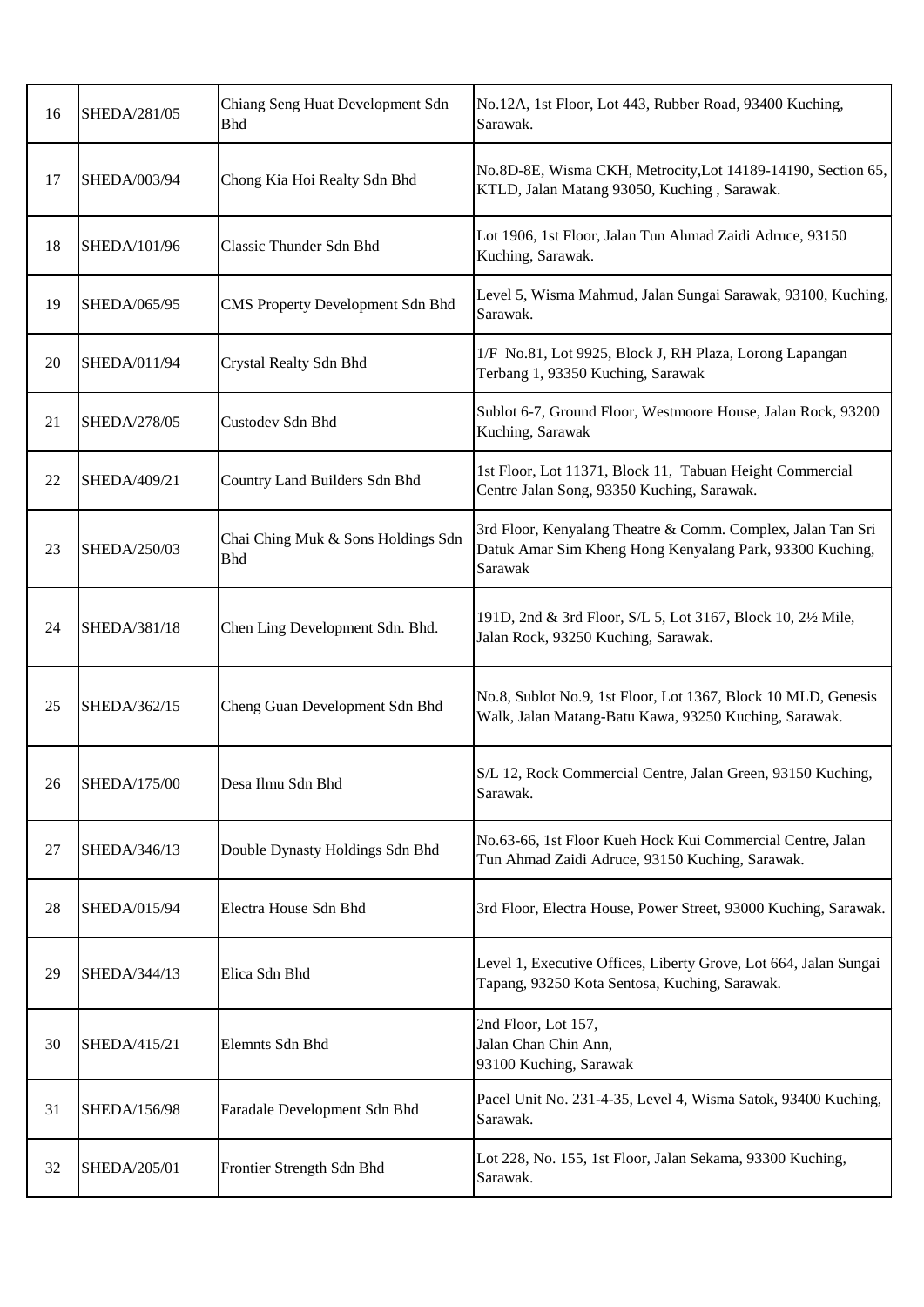| 33 | SHEDA/262/03 | G-Builders Sdn Bhd                              | Lot 2215 Section 66, Pending Industrial Estate, 93450 Kuching,<br>Sarawak.                                               |
|----|--------------|-------------------------------------------------|--------------------------------------------------------------------------------------------------------------------------|
| 34 | SHEDA/326/09 | Gee Realty Sdn Bhd                              | Level 1, Lot 1546, Block 17 KCLD, Jalan Lapangan Terbang,<br>93250 Kuching, Sarawak.                                     |
| 35 | SHEDA/261/03 | Genesis Base Sdn Bhd                            | Level 1, Lot 1546, Block 17 KCLD, Jalan Lapangan Terbang,<br>93250 Kuching, Sarawak.                                     |
| 36 | SHEDA/204/01 | Grahome Development Sdn Bhd                     | Lot 146, 1st Floor, Jalan Petanak, 93100 Kuching, Sarawak.                                                               |
| 37 | SHEDA/373/17 | Golden Ants Realty Sdn Bhd                      | No.205, 1st Floor, Green Ville Park Shophouse, Jalan Batu<br>Kitang, 93250 Kuching. Sarawak.                             |
| 38 | SHEDA/386/19 | GKS Development Sdn Bhd                         | Lot 1453, Section 66, KTLD, Jalan Kemajuan, Bintawa Industrial<br>Estate, 93450 Kuching, Sarawak.                        |
| 39 | SHEDA/400/20 | Gabungan Binaan Jurutenaga Sdn Bhd              | Ground Floor, Lot 148, Section 54, Jalan Petanak, 93100<br>Kuching, Sarawak                                              |
| 40 | SHEDA/405/20 | Gaya Resources Sdn Bhd                          | 1st Floor, Sublot 5, Lot 9686, Jalan Pending, Lorong 10, Datuk<br>Abang Abdul Rahim, 93450 Kuching, Sarawak              |
| 41 | SHEDA/167/99 | Hartamadu Development Sdn Bhd                   | Lot 4110-4113, Block 225 KNLD, 2nd Floor, Jalan Desa Wira,<br>93250 Kuching, Sarawak.                                    |
| 42 | SHEDA/123/97 | Hock Kui Development Sdn Bhd                    | Lot 2571, Ground Floor, Wisma Kueh Hock Kui, Jalan Satok,<br>93400 Kuching, Sarawak                                      |
| 43 | SHEDA/024/94 | Hock Peng Realty Sdn Bhd                        | No 123, Green Height, Jalan Lapangan Terbang, 93250 Kuching,<br>Sarawak                                                  |
| 44 | SHEDA/179/00 | Hock Seng Lee Construction Sdn Bhd              | No.1, HSL Tower, Lorong La Promenade 2, La Promenade,<br>Kuching-Samarahan Expressway, 94300 Kota Samarahan,<br>Sarawak. |
| 45 | SHEDA/099/96 | Hock Seng Lee Realty Sdn Bhd                    | No.1, HSL Tower, Lorong La Promenade 2, La Promenade,<br>Kuching-Samarahan Expressway, 94300 Kota Samarahan,<br>Sarawak. |
| 46 | SHEDA/308/07 | Hong Seng Construction (E.M.) Sdn<br><b>Bhd</b> | Lots 3131 & 3132, 3rd Floor, Jalan Tun Ahmad Zaidi Adruce,<br>93150 Kuching, Sarawak.                                    |
| 47 | SHEDA/208/02 | Hong Wei Holdings Sdn Bhd                       | Room 209, 2nd Floor, Wisma Bukit Mata, Jalan Tunku Abdul<br>Rahman, 93100 Kuching, Sarawak.                              |
| 48 | SHEDA/277/05 | Hung Hua Sdn Bhd                                | DF 208, Batu Kawa New Township Jalan Batu Kawa, 93250<br>Kuching, Sarawak                                                |
| 49 | SHEDA/067/96 |                                                 | Hwa Ling Realty Development Sdn Bhd Lot 146, 1st Floor, Jalan Petanak, 93100 Kuching, Sarawak.                           |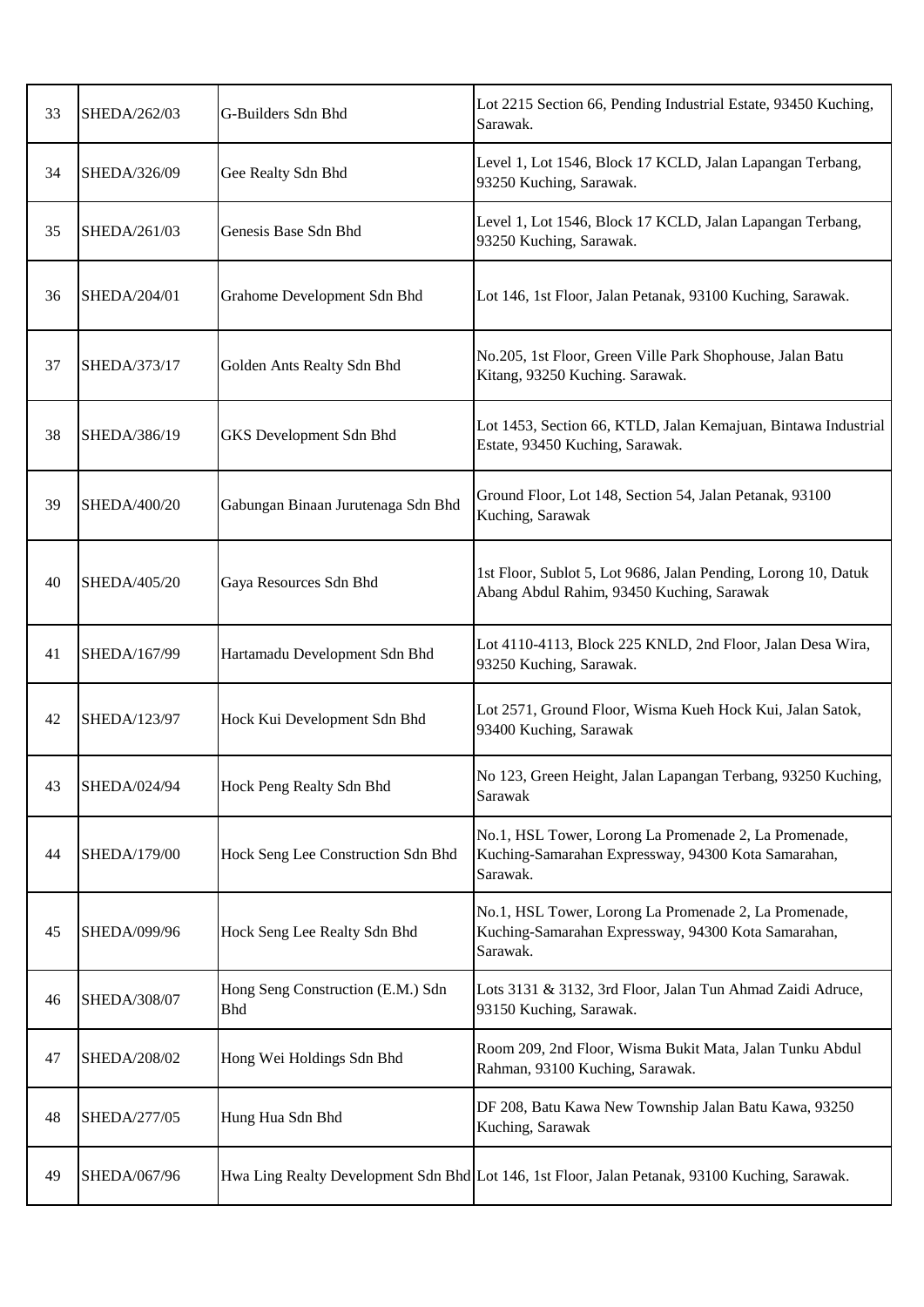| 50 | SHEDA/106/96 | HWS Properties Sdn Bhd                            | RCW Corporate, No.1, Level 4 Jalan Tun Jugah, 93350 Kuching,<br>Sarawak.                                                             |
|----|--------------|---------------------------------------------------|--------------------------------------------------------------------------------------------------------------------------------------|
| 51 | SHEDA/385/19 | Heng Luck Properties Sdn Bhd                      | Precinct 88, No.17. Ground Floor, Jalan Song, 93350 Kuching,<br>Sarawak.                                                             |
| 52 | SHEDA/114/96 | Ibraco Berhad                                     | No. 6, The NorthBank,<br>Off Kuching-Samarahan Expressway,<br>93350 Kuching, Sarawak.                                                |
| 53 | SHEDA/249/02 | Ikutmas (Sarawak) Sdn Bhd                         | No.206, Lot 1931, 1st Floor, Block 233, KNLD, Cinmuk<br>Commercial Centre, 7th Mile Bazaar, 93250 Kuching, Sarawak.                  |
| 54 | SHEDA/268/04 | Imperco Sdn Bhd                                   | Ground Floor, No. 1, Green Heights Commercial Centre, Lot<br>8717, Block 16 KCLD, Jalan Lapangan Terbang, 93250<br>Kuching, Sarawak. |
| 55 | SHEDA/267/04 | Indah Kerjaya Sdn Bhd                             | No.16 & 17, 1st Floor, 1st Floor or Moyan Square Commercial<br>Center, Jalan Batu Kawa / Tondong 93250 Kuching, Sarawak.             |
| 56 | SHEDA/337/11 | Instarmac Development Sdn Bhd                     | No.10D, Ground Floor & 1st Floor, Permier 101, Jalan Tun<br>Jugah, 93350 Kuching, Sarawak.                                           |
| 57 | SHEDA/005/94 | Jak Kwang Builders & Developers Sdn<br><b>Bhd</b> | Lot 7890 & 7891, 1st Floor, Block A, Queen's Court, Jalan<br>Simpang Tiga, 93300 Kuching, Sarawak                                    |
| 58 | SHEDA/209/02 | Janting Enterprise Sdn Bhd                        | Lot 8297, No. 251, 1st Floor, Lorong Datuk Abang Abdul Rahim<br>7C, 93450 Kuching, Sarawak.                                          |
| 59 | SHEDA/237/02 | JF Developments Sdn Bhd                           | Lot 2361, 2nd Floor, 29 Bormill Estate, Jalan Tun Ahmad Zaidi<br>Adruce, 93150 Kuching, Sarawak.                                     |
| 60 | SHEDA/022/94 | Junda Realty Sdn Bhd                              | S/L 12 - 14, Lot 3495 - 3497, Hakka Avenue Estate, Batu 5, Jalan<br>Datuk Amar Kalong Ningkan, 93250 Kuching, Sarawak                |
| 61 | SHEDA/083/96 | Jung Kuo Sdn Bhd                                  | S/L 12 - 14, Lot 3495 - 3497, Hakka Avenue Estate, Batu 5, Jalan<br>Datuk Amar Kalong Ningkan, 93250 Kuching, Sarawak                |
| 62 | SHEDA/063/95 | Kasuma Resort Sdn Bhd                             | Jalan Stadium, Petra Jaya, 93050 Kuching, Sarawak.                                                                                   |
| 63 | SHEDA/431/22 | Kenyalang Avenue Sdn Bhd                          | 1st Floor, S/L 24, Lot 672, Blk 14, Muara Tuang Land District<br>Kuching / Samarahan Expressway, 94300 Kota Samarahan.               |
| 64 | SHEDA/348/13 | Kuching Sentral Sdn Bhd                           | Lot 357, Section 5 KTLD, Jalan Satok 93400 Kuching, Sarawak.                                                                         |
| 65 | SHEDA/012/94 | Kumpulan Parabena Sdn Bhd                         | Level 3A, Wisma Bukit Mata Kuching, Jalan Tunku Abdul<br>Rahman, 93100 Kuching, Sarawak.                                             |
| 66 | SHEDA/352/14 | Kwang Tai Development Sdn Bhd                     | No.193, Section 60, Jalan Sekama 93300 Kuching, Sarawak.                                                                             |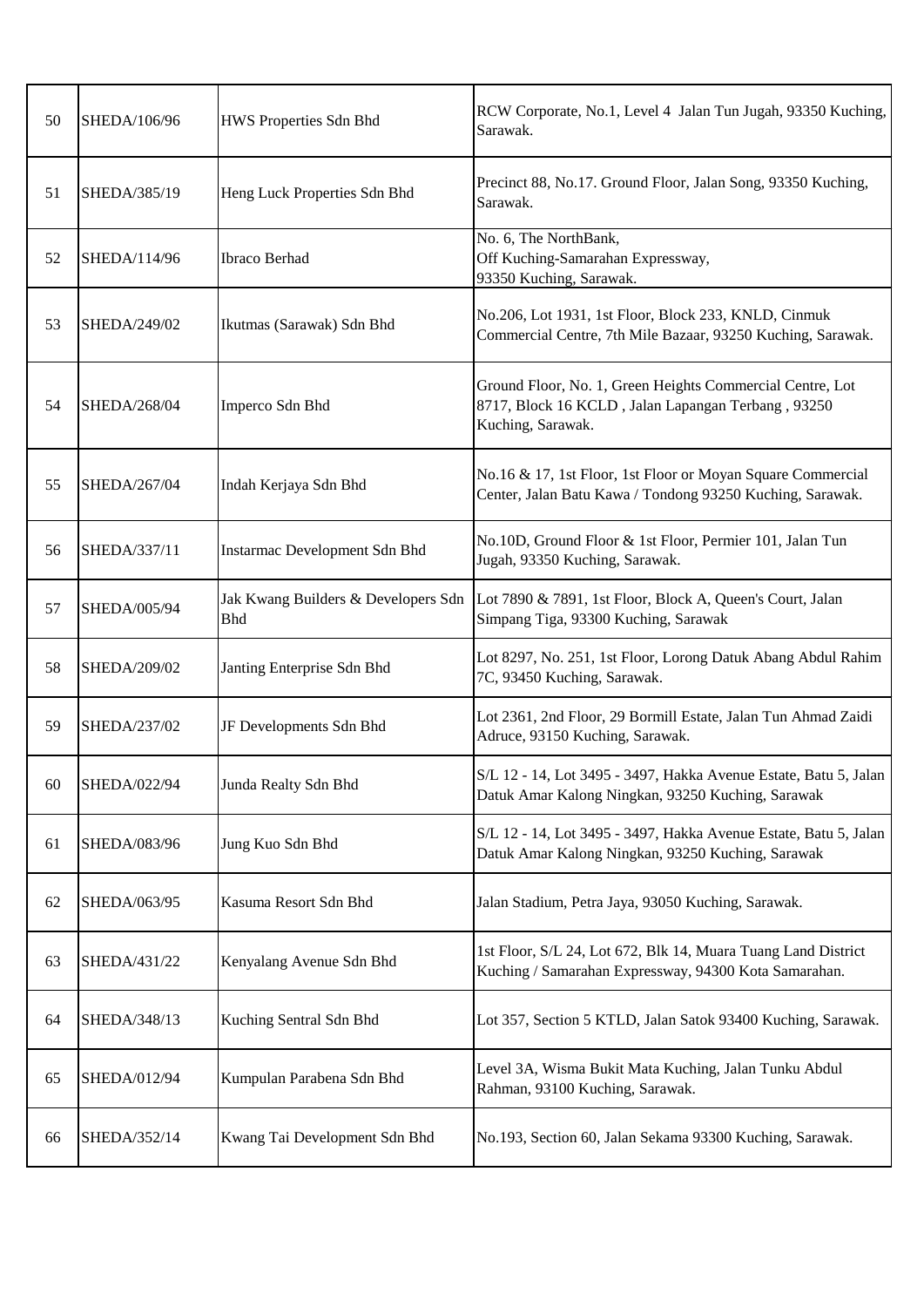| 67 | SHEDA/361/15  | Kenbest Sdn Bhd                                | G8 & G9, Emporium, No.9 Jalan Tun Jugah, 93350 Kuching,<br>Sarawak                                                                    |
|----|---------------|------------------------------------------------|---------------------------------------------------------------------------------------------------------------------------------------|
| 68 | SHEDA/148/97  | Lee Ling Construction & Development<br>Sdn Bhd | Suite 8, 7th Floor, Wisma Bukit Mata Kuching, Jalan Tunku<br>Abdul Rahman, 93100 Kuching, Sarawak.                                    |
| 69 | SHEDA/035/94  | Liberty Properties Sdn Bhd                     | Lot 8693, 1st Floor, Pending Commercial Centre, 93450 Kuching,<br>Sarawak.                                                            |
| 70 | SHEDA/231/02  | Libing Sdn Bhd                                 | Lot 2578, 2nd Floor, Central Park Commercial Centre, 3rd Mile<br>Rock Road, 93250 Kuching, Sarawak.                                   |
| 71 | SHEDA/300/06  | LTH Enterprise Sdn Bhd                         | Sublot 56, Lot 3789, Ground Floor, Liang Kee Commercial<br>Centre, 4th Mile, Penrissen Road, 93250 Kuching, Sarawak.                  |
| 72 | SHEDA/372/17  | Lafrowda Properties Sdn Bhd                    | L2-02, Laticube, Jalan Burung Lilin, 93250 Kuching, Sarawak.                                                                          |
| 73 | SHEDA/38719   | LT Homes Development Sdn Bhd                   | Lot 2228 & 2229, Section 64, KTLD, Jalan Tun Jugah 93350<br>Kuching, Sarawak.                                                         |
| 74 | SHEDA/402 /20 | Lee Onn Development<br>Sdn Bhd                 | Level 1, Lot 1546, Block 17, KCLD, Jalan Lapangan Terbang,<br>93250 Kuching, Sarawak.                                                 |
| 75 | SHEDA/008/94  | Mahligai Kekal Sdn Bhd                         | Lot 287, Section 8, KTLD, 1st & 2nd Floor, Jalan Haji Taha,<br>P.O.BOX 2343, 93746 Kuching, Sarawak.                                  |
| 76 | SHEDA/164/99  | M & D Enterprise Sdn Bhd                       | Sublot No.7, 2nd Floor Lot 9683, Jalan Setia Raja, Tabuan<br>Stutong Commercial Centre, 93350 Kuching.                                |
| 77 | SHEDA/118/96  | MJC City Development Sdn Bhd                   | BD 108, Batu Kawah New Township, Jalan Batu Kawah, 93250<br>Kuching, Sarawak                                                          |
| 78 | SHEDA/411/21  | Mandarin Avenue Sdn Bhd                        | Lot 228, Section 63,<br>Jalan Ang Cheng Ho, 93100 Kuching, Sarawak                                                                    |
| 79 | SHEDA/419/21  | Maya Sinarjaya Sdn Bhd                         | Campus Hub, No. 20, Lot 8388, Block 25, Muara Tuang Land<br>District, Kuching-Samarahan Expressway, 94300 Kota<br>Samarahan, Sarawak. |
| 80 | SHEDA/074/96  | Naim Land Sdn Bhd                              | 9th Floor, Wisma Naim 2½ Mile Rock Road 93200 Kuching,<br>Sarawak.                                                                    |
| 81 | SHEDA/315/08  | Nursinar Development Sdn Bhd                   | Tingkat 1. Lot 5205, Bangunan Shahnur, Jalan Astana, 93050<br>Kuching, Sarawak.                                                       |
| 82 | SHEDA/363/15  | Niche Development Sdn Bhd                      | 1st Floor, No.50, Travilion Commercial Centre, Lot 437 Section<br>54, KTLD Jalan Padungan, 93100 Kuching, Sarawak.                    |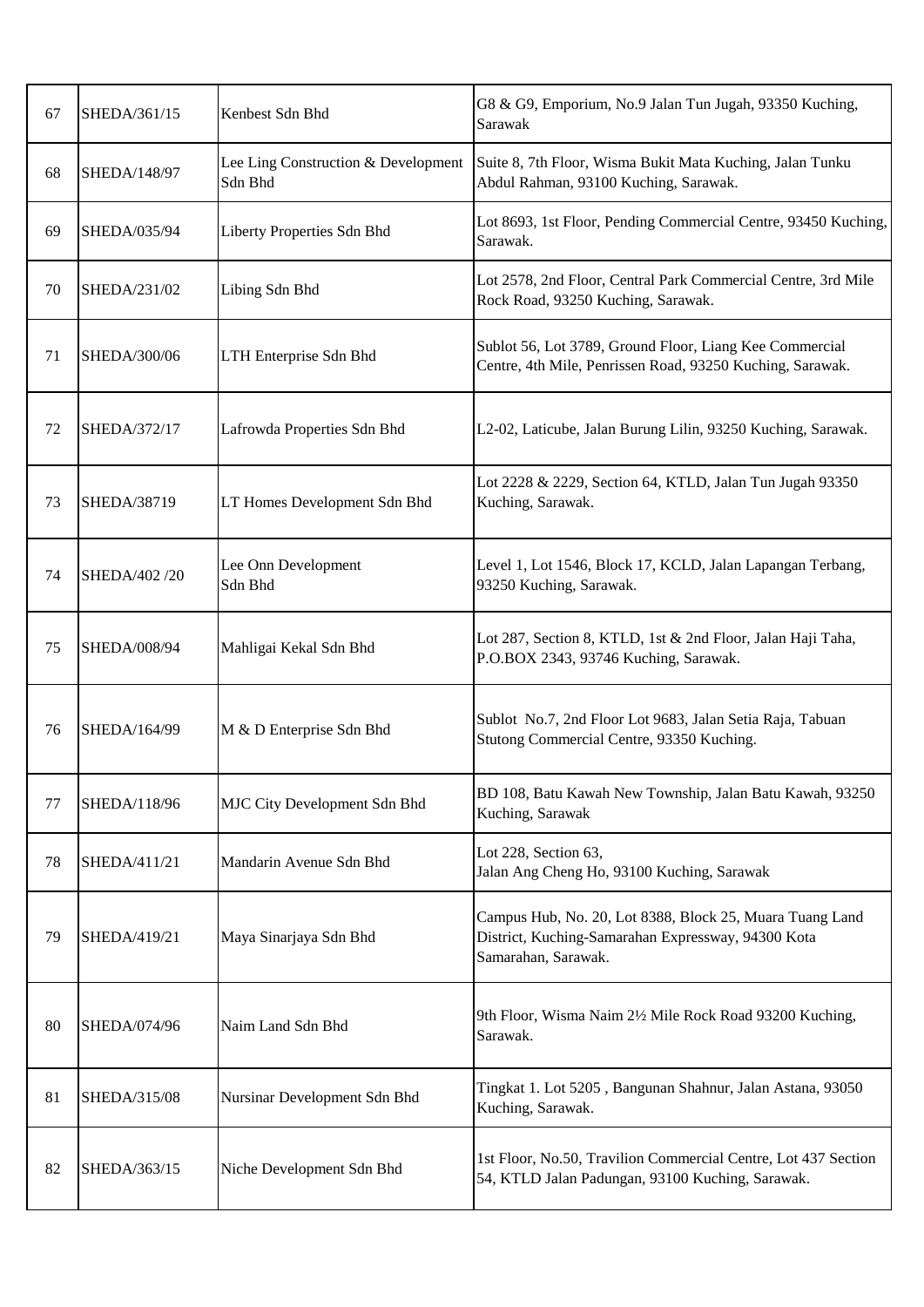| 83 | <b>SHEDA/191/01</b> | <b>OBYU</b> Realty Sdn Bhd                   | 7H-I, 1st Floor, Ban Hock Road, P.O.Box 2908, 93100 Kuching,<br>Sarawak                                                                          |
|----|---------------------|----------------------------------------------|--------------------------------------------------------------------------------------------------------------------------------------------------|
| 84 | SHEDA/006/94        | Oricon Sdn Bhd                               | 1st-2nd Floor, Sublot 19 & 20 Lot 4098-4099 Sukma Commercial<br>Centre, Jalan Sultan Tengah 93050 Kuching, Sarawak.                              |
| 85 | SHEDA/087/96        | Polarwood Sdn Bhd                            | No. 26, 2nd Floor, Lot 310, Jalan Bukit Mata, 93100 Kuching,<br>Sarawak.                                                                         |
| 86 | SHEDA/286/05        | Peak Horizon Sdn Bhd                         | Lot 304, 3rd Floor, The Spring Mall, Persiaran Spring, 93300<br>Kuching, Sarawak.                                                                |
| 87 | SHEDA/029/94        | Petra Jaya Properties Sdn Bhd                | 2nd Floor, Menara Zecon, No.92, Lot 393, Section 5, KTLD,<br>Jalan Satok, 93400 Kuching, Sarawak                                                 |
| 88 | SHEDA/212/02        | Poh Lo Chew (Borneo) Development<br>Sdn Bhd  | Lot 13955, Blok 11 MTLD, 698-B, Off Lrg Keranji 4F, Tabuan<br>Desa Utama, 93350 Kuching, Sarawak.                                                |
| 89 | SHEDA/332/10        | Polar-Link Sdn Bhd                           | Lot 1464, Jalan Usahajaya (Jalan Muara Tabuan), 93350<br>Kuching, Sarawak.                                                                       |
| 90 | SHEDA/238/02        | PRC Development Sdn Bhd                      | 1st Floor, Lot 270 Section 50, Jalan Sg. Padungan, 93100<br>Kuching, Sarawak.                                                                    |
| 91 | SHEDA/062/95        | PSB Properties Sdn Bhd                       | Suite 7-02 & 7-03, Tun Jugah Tower, 18 Jalan Tunku Abdul<br>Rahman, 93100 Kuching, Sarawak.                                                      |
| 92 | SHEDA/132/97        | Pui Nam Cheong Development Sdn<br><b>Bhd</b> | No. 22, Gambier Road, 93000 Kuching, Sarawak                                                                                                     |
| 93 | SHEDA/353/14        | Putra Sentosa Development Sdn Bhd            | AK208, 1st Floor, MJC Batu Kawa New Township, Jalan Batu<br>Kawa, 93250 Kuching, Sarawak.                                                        |
| 94 | SHEDA/408/21        | Panggau Dayak Sdn Bhd                        | Level 7, Tun Jugah Tower, Jalan Tunku Abdul Rahman, 93100<br>Kuching, Sarawak.                                                                   |
| 95 | SHEDA/389/19        | Pr1ma Development Sdn Bhd                    | Perbadanan Pr1ma Malaysia, Sublot 7, Ground Floor & 1st Floor,<br>Block 1, MetroCity 4 and 4, 1/2 Mile, Jalan Matang, 93050<br>Kuching, Sarawak. |
| 96 | SHEDA/197/01        | R.H Vision (Sarawak) Sdn Bhd                 | No. 105, RH Plaza, Lorong Lapangan Terbang 1, 93250 Kuching,<br>Sarawak.                                                                         |
| 97 | SHEDA/152/98        | Rasaja Sdn Bhd                               | Level 1, Lot 1546, Block 17 KCLD, Jalan Lapangan Terbang,<br>93250 Kuching, Sarawak                                                              |
| 98 | SHEDA/138/97        | RB Development Sdn Bhd                       | Level 2, Riverine Emerald Condominium, South Wing Mail Box,<br>Jalan Petanak, 93100 Kuching, Sarawak.                                            |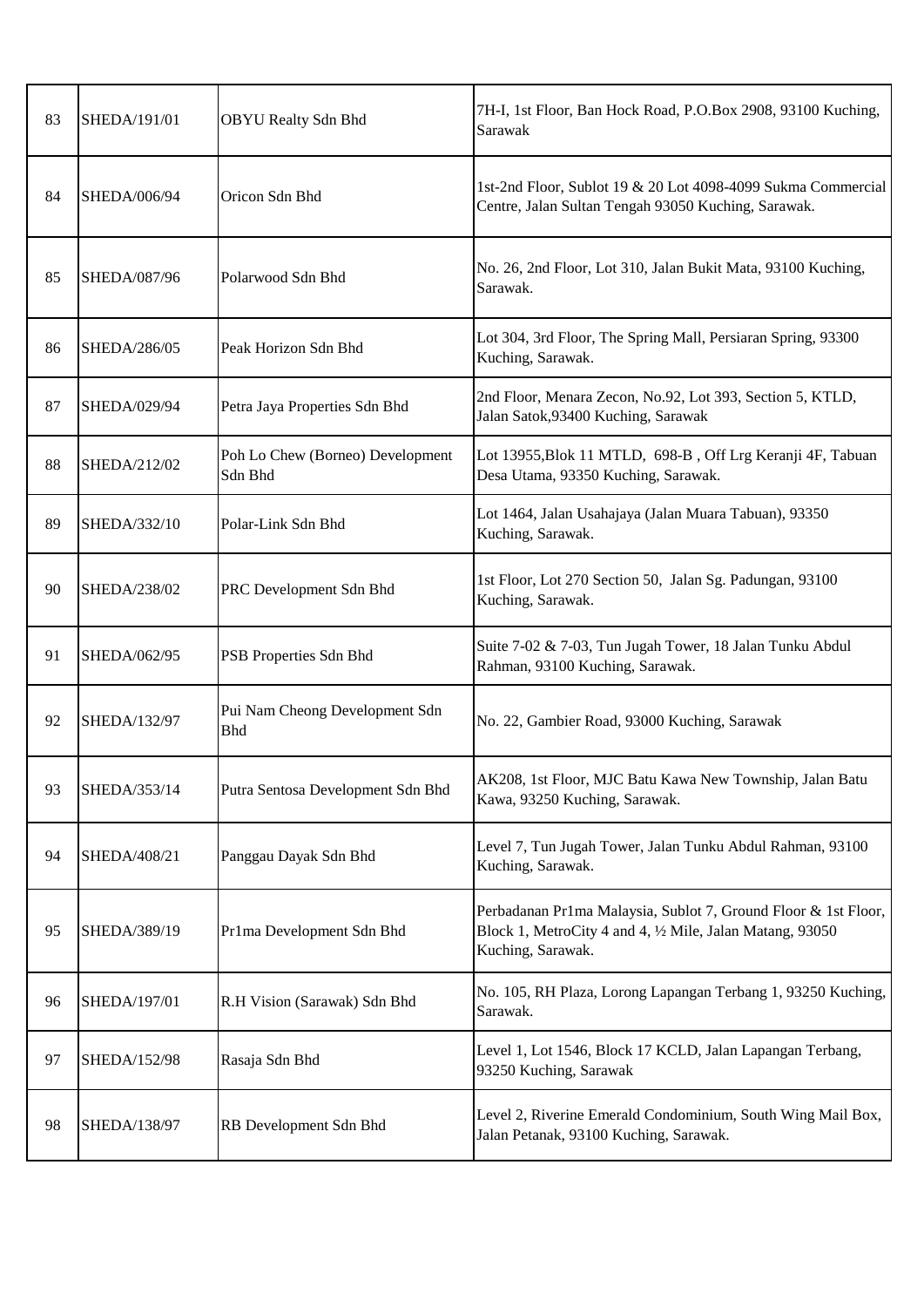| 99  | SHEDA/421/21 | RJ Realty Sdn Bhd                                          | Lot 8714, No.4, Green Heights Commercial Centre, New Airport<br>Road, 93250 Kuching, Sarawak                                                        |
|-----|--------------|------------------------------------------------------------|-----------------------------------------------------------------------------------------------------------------------------------------------------|
| 100 | SHEDA/312/07 | Regal Advantage Sdn Bhd                                    | 1st Floor, S/L 24, Lot 672, Blk 14, Muara Tuang Land District<br>Kuching / Samarahan Expressway, 94300 Kota Samarahan.                              |
| 101 | SHEDA/424/21 | San Chiang Development Sdn Bhd                             | 1st Floor, No.50, Travilion Commercial Centre, Lot 437 Section<br>54, KTLD Jalan Padungan, 93100 Kuching, Sarawak.                                  |
| 102 | SHEDA/284/05 | S.A.SHEE (Sarawak) Sdn Bhd                                 | Lot 217 Section 54, Jalan Sungai Padungan, 93100 Kuching,<br>Sarawak.                                                                               |
| 103 | SHEDA/084/96 | Sabu Development Sdn Bhd                                   | S/L 12 - 14, Lot 3495 - 3497, Hakka Avenue Estate, Batu 5, Jalan<br>Datuk Amar Kalong Ningkan, 93250 Kuching, Sarawak                               |
| 104 | SHEDA/347/13 | Sarakoppes Sdn Bhd                                         | Tingkat Bawah & Tingkat 1, Lot 249-250 Seksyen 8, Jalan Haji<br>Taha, 93400 Kuching, Sarawak.                                                       |
| 105 | SHEDA/182/01 | Sarawakiana Realty Sdn Bhd                                 | Suite 9-01, Level 9, Tun Jugah Tower, No 18, Jalan Tunku Abdul<br>Rahman, 93100 Kuching, Sarawak.                                                   |
| 106 | SHEDA/299/06 | Sendayan Properties Sdn Bhd                                | 2nd Floor, Lot 6393, Block 207, Kuching North Land District,<br>No.1, Taman Stapok, Jalan Sungai Maong Baru, 93150 Kuching,<br>Sarawak.             |
| 107 | SHEDA/311/07 | Serira Sdn Bhd                                             | Sublot 9, Ground 8, 1st Floor, Sublot 10, 1st Floor, Medan<br>Hamizan, Jalan Tun Datuk Patinggi Haji Abdul Rahman, Petra<br>Jaya, Kuching, Sarawak. |
| 108 | SHEDA/240/02 | SHM Development Sdn Bhd                                    | No.22, Lot 20192, 1st Floor, Stutong Avenue, Jalan Setia Raja,<br>93350 Kuching, Sarawak.                                                           |
| 109 | SHEDA/032/94 | Sim Sim Construction Sdn Bhd                               | No. 570, 1st Floor, Jalan Upper Chawan, 93300 Kuching,<br>Sarawak.                                                                                  |
| 110 | SHEDA/426/22 | Sinarmas Land Sdn Bhd                                      | Lot 1052, Jalan Demak Laut 1, Off Jalan Bako, 93050 Kuching,<br>Sarawak                                                                             |
| 111 | SHEDA/279/05 | Sim Swee Yong Development &<br><b>Construction Sdn Bhd</b> | No. 39, 41 Carpenter Street, 93000 Kuching, Sarawak.                                                                                                |
| 112 | SHEDA/349/14 | Sinar Mekar Properties Sdn Bhd                             | Campus Hub, No. 20, Lot 8388, Block 25, Muara Tuang Land<br>District, Kuching-Samarahan Expressway, 94300 Kota<br>Samarahan, Sarawak.               |
| 113 | SHEDA/338/11 | SLS Legend Sdn Bhd                                         | Lot 228, Section 63, Jalan Ang Cheng Ho, 93100 Kuching,<br>Sarawak.                                                                                 |
| 114 | SHEDA/339/12 | Solidcity Development Sdn Bhd                              | Lot G-01, Ground Floor, Tower B, PJCity Development No. 15A<br>Jalan 219 Seksyen 51A, Selangor, 46100 Petaling Jaya.                                |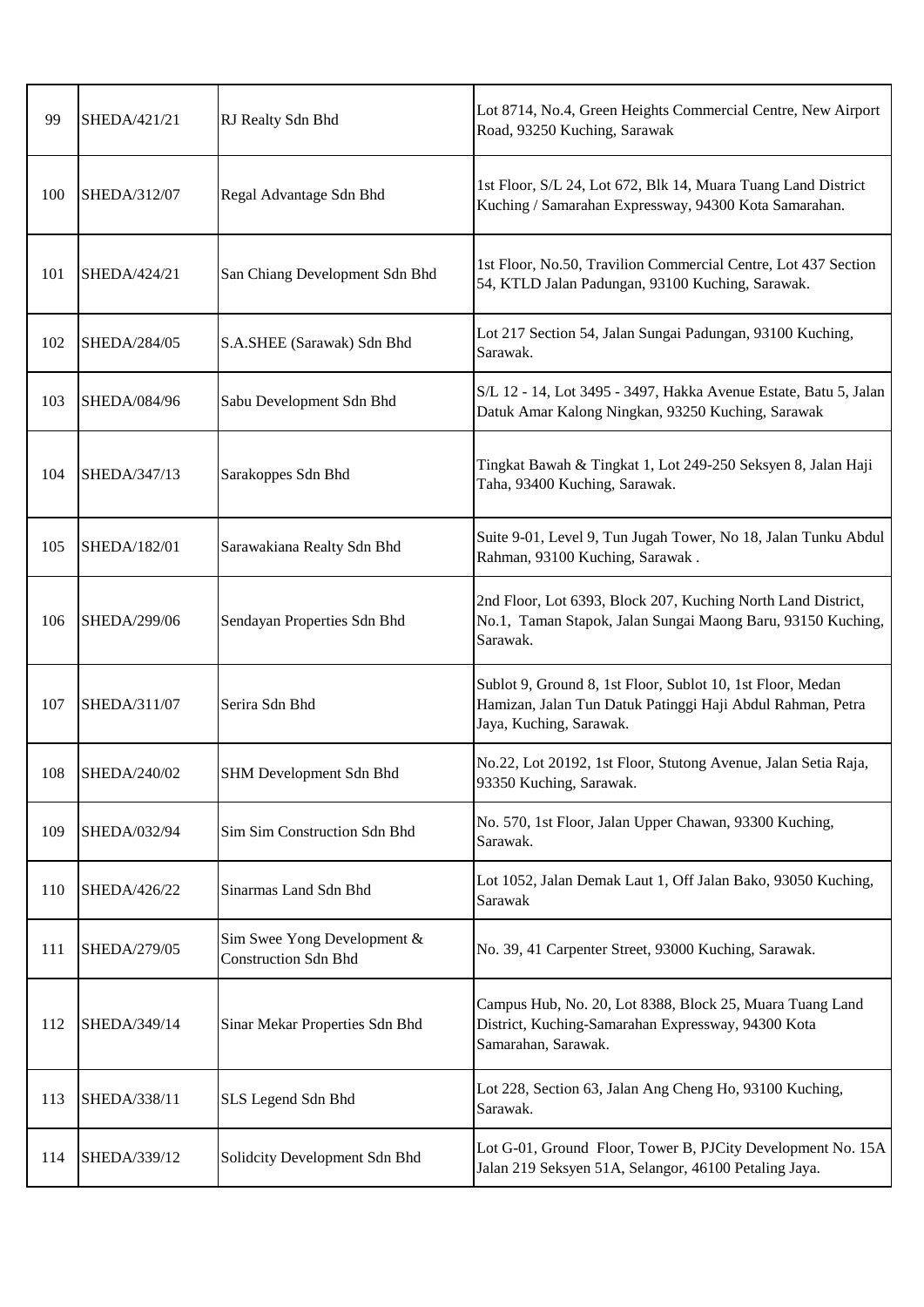| 115 | SHEDA/292/06 | Spago Property Sdn Bhd                               | No.7, Urat Mata 7A, 93350 Kuching, Sarawak.                                                                               |
|-----|--------------|------------------------------------------------------|---------------------------------------------------------------------------------------------------------------------------|
| 116 | SHEDA/297/06 | Standard Parade Sdn Bhd                              | Lot 3302, Block 10, 3rd Mile Rock Road, 93200 Kuching,<br>Sarawak.                                                        |
| 117 | SHEDA/327/09 | Sumbangan Aneka Sdn Bhd                              | Lot 2062, 1st Floor, Rich Commercial Centre, 7th Mile, Jalan<br>Penrissen, 93250 Kuching, Sarawak.                        |
| 118 | SHEDA/303/07 | Syarikat Perumahan Negara Berhad                     | Lot 13319, Sublot No.3, Riveredge Commerical Centre, Jalan Tun<br>Abdul Rahman Yaakub, Petra Jaya 93050 Kuching, Sarawak. |
| 119 | SHEDA/358/15 | Saradise Sdn Bhd                                     | Level 1, Titanium Tower, Lot 1, Brighton Square, Jalan Song,<br>93350 Kuching, Sarawak.                                   |
| 120 | SHEDA/404/20 | Sri Datai Properties (Sarawak) Sdn Bhd               | No. 13-14, Lot 8704-8705, Green Heights Commercial Centre,<br>New Airport Road, 93250 Kuching, Sarawak.                   |
| 121 | SHEDA/406/20 | Soon Top Sdn Bhd                                     | Lot 13955, Block 11, MTLD, 69B-13, off Lorong Keranji 4F,<br>Tabuan Desa Utara, 93350 Kuching, Sarawak.                   |
| 122 | SHEDA/273/05 | Tedfar Development Sdn Bhd                           | 1st, Lot 2758, 2nd Flr Central Park Comm. Centre, Jalan Tun<br>Ahmad Zaidi Adruce, 93150 Kuching, Sarawak.                |
| 123 | SHEDA/301/06 | Tenaga Seri Wangsa Sdn Bhd                           | Lot 351 Section 55, P1-1-1(A), Chonglin Park, Jalan Tabuan,<br>93100 Kuching, Sarawak.                                    |
| 124 | SHEDA/259/03 | Tiara Realty Sdn Bhd                                 | Lot 13095,2nd Floor, Jalan Tun Abdul Rahman Yaakub, Petra<br>Jaya, 93050 Kuching, Sarawak.                                |
| 125 | SHEDA/320/08 | Timber Land Properties Sdn Bhd                       | 1st Floor, No.9 & 11, Lots 7694 & 7695, Jalan Pending, 93450<br>Kuching, Sarawak.                                         |
| 126 | SHEDA/021/94 | Ting Holdings Sdn Bhd                                | 1st Floor (Corner) Lot 9100 Jalan Tun Razak, 93300 Kuching,<br>Sarawak.                                                   |
| 127 | SHEDA/236/02 | <b>Top Green Construction Development</b><br>Sdn Bhd | Lot 1453, Section 66, KTLD, Jalan Kemajuan, Bintawa Industrial<br>Estate, 93450 Kuching, Sarawak.                         |
| 128 | SHEDA/072/96 | Total Reliability Sdn Bhd                            | 1st & 2nd Floor, Sublot 1 / Lot 3042, Eastmoore Centre, 21/2 Mile<br>Rock Road, 93200 Kuching, Sarawak                    |
| 129 | SHEDA/388/19 | TeckTonic & Sons Holdings Sdn Bhd                    | Sublot 30, 1st Floor, 3rd Exchange Commercial Centre, Jalan<br>Datuk Tawi Sli, 93250 Kuching, Sarawak.                    |
| 130 | SHEDA/425/21 | Tropical Rhythm Sdn Bhd                              | Lot 150, 2nd Floor, Lorong 5A, Jalan Datuk Abang Abdul Rahim,<br>93450 Kuching, Sarawak                                   |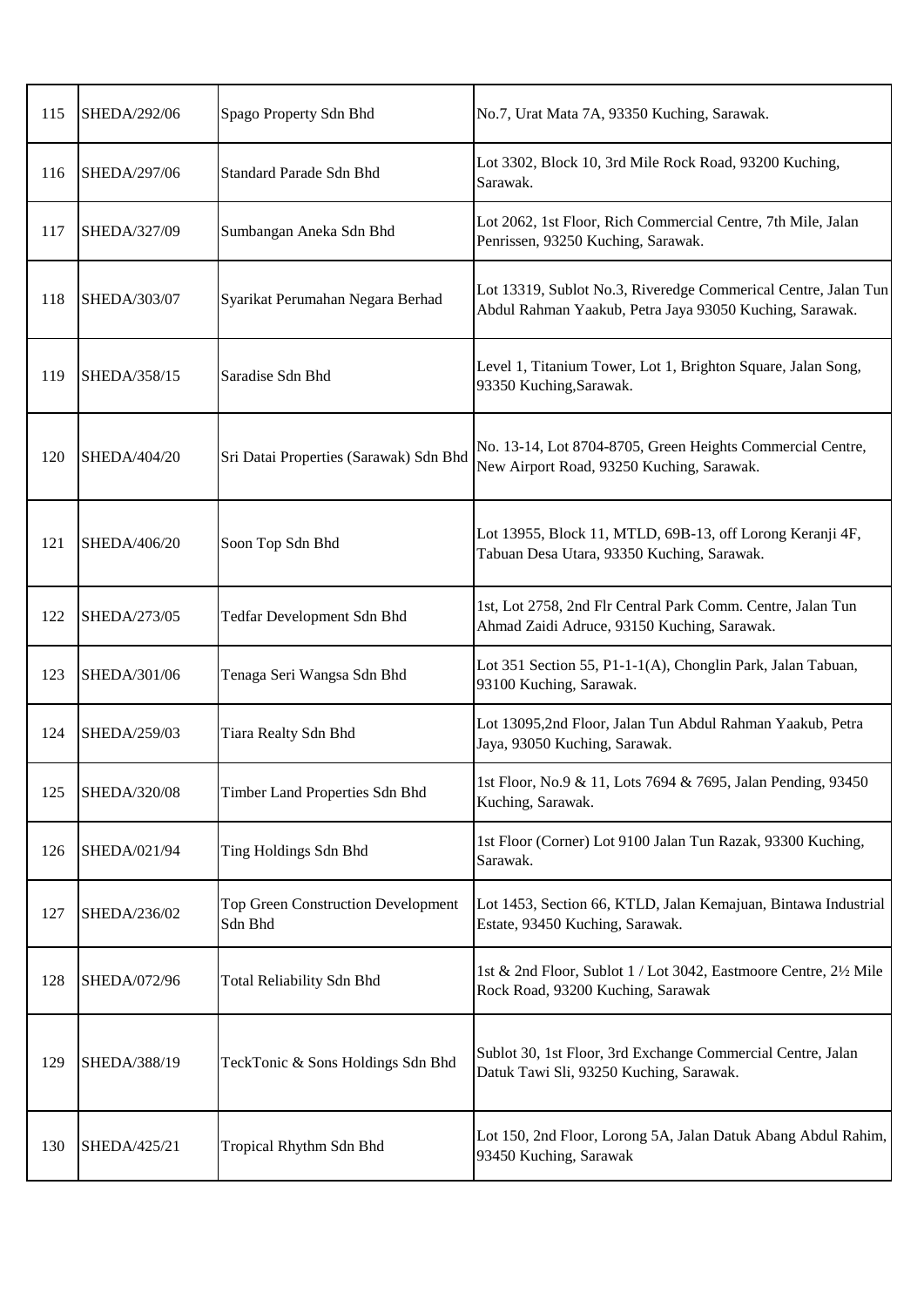| 131 | SHEDA/020/94 | Usaha Cendera Sdn Bhd                                | No. 2 & 3, Setia Commercial Centre, Jalan Setia Raja, 93350<br>Kuching, Sarawak.                                       |
|-----|--------------|------------------------------------------------------|------------------------------------------------------------------------------------------------------------------------|
| 132 | SHEDA/403/20 | Vega Scope Sdn Bhd                                   | Level 1, Lot 1546, Block 17, KCLD, Jalan Lapangan Terbang,<br>93250 Kuching, Sarawak.                                  |
| 133 | SHEDA/275/05 | Warna Kembara (M) Sdn Bhd                            | No.8D-8E, Wisma CKH, Metrocity, Lot 14189-14190, Section 65,<br>KTLD, Jalan Matang 93050, Kuching, Sarawak.            |
| 134 | SHEDA/306/07 | Wazoon Sdn Bhd                                       | Lot 1904, 2nd Floor, Bangunan Muhtadin, Jalan Tun Ahmad<br>Zaidi Adruce, 93150 Kuching, Sarawak.                       |
| 135 | SHEDA/085/96 | Welland Sdn Bhd                                      | S/L 12 - 14, Lot 3495 - 3497, Hakka Avenue Estate, Batu 5, Jalan<br>Datuk Amar Kalong Ningkan, 93250 Kuching, Sarawak  |
| 136 | SHEDA/124/97 | <b>Well-Town Construction Development</b><br>Sdn Bhd | No. 13A, 1st Floor, Central Avenue, Jalan Tan Sri Datuk Amar<br>Kalong Ningkan, 93250 Kuching, Sarawak.                |
| 137 | SHEDA/018/94 | WTWY Real Estate Sdn Bhd                             | No.26 1st Flr Lot 352, Section 54, Wisma Nation Horizon Jalan<br>Petanak, 93100 Kuching, Sarawak.                      |
| 138 | SHEDA/230/02 | Wunsan Sdn Bhd                                       | Lot 80 Section 22, Jalan Tun Abang Haji Openg, 93000 Kuching,<br>Sarawak                                               |
| 139 | SHEDA/019/94 | Yoshi Development Sdn Bhd                            | No. 26, 2nd Floor, Lot 310, Jalan Bukit Mata, 93100 Kuching,<br>Sarawak.                                               |
| 140 | SHEDA/055/95 | Zecon Berhad                                         | 8th Floor, Menara ZECON, No. 92, Lot 393, Section 5 KTLD,<br>Jalan Satok, 93400 Kuching, Sarawak                       |
| 141 | SHEDA/407/21 | Zuragaya Sdn Bhd                                     | 1st Floor, No. 9 & 11,<br>Lots 7694 & 7695, Jalan Pending<br>93450 Kuching, Sarawak.                                   |
| 142 | SHEDA/141/97 | Sia Kie See Construction                             | No. 66, 2.5 Mile, Jalan Sabu, P.O. Box 185, 95007 Sri Aman,<br>Sarawak.                                                |
| 143 | SHEDA/058/95 | Thai Loon Trading Co.                                | No. 6 Sabu Road, P.O. Box 3205, 95000 Sri Aman, Sarawak.                                                               |
| 144 | SHEDA/216/02 | Thai Wah Construction & Development<br>Sdn Bhd       | 1st Floor 138, Club Road, 95000 Sri Aman, Sarawak.                                                                     |
| 145 | SHEDA/364/15 | Tiya Development Sdn Bhd                             | 1st Floor, S/L 24, Lot 672, Blk 14, Muara Tuang Land District<br>Kuching / Samarahan Expressway, 94300 Kota Samarahan. |
| 146 | SHEDA/073/96 | Custodev Dua Sdn Bhd                                 | Sublot 6-7, Ground Floor, Westmoore House, Jalan Rock, 93200<br>Kuching, Sarawak.                                      |
| 147 | SHEDA/397/19 | Fortune Intermerge Sdn. Bhd.                         | 1st Floor, No.5 & 7, Lots 7696 & 7697, Jalan Pending 93450<br>Kuching, Sarawak.                                        |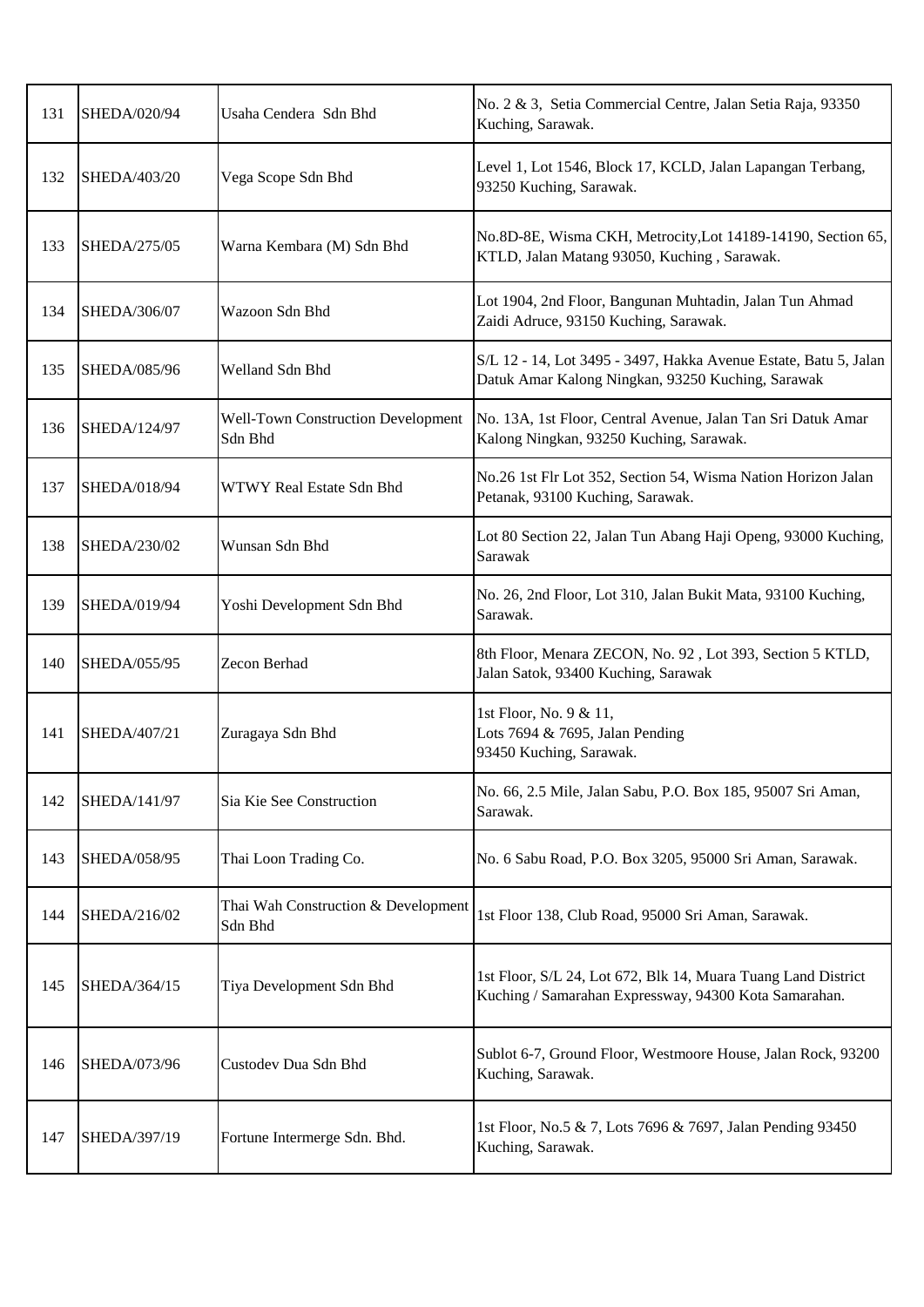| 148 | SHEDA/412/21      | <b>GSD Southland Sdn Bhd</b>        | Ground Floor, Lot 10865, Section 64, KTLD Jalan Mendu, 93200<br>Kuching, Sarawak.                                                    |
|-----|-------------------|-------------------------------------|--------------------------------------------------------------------------------------------------------------------------------------|
| 149 | SHEDA/401/20      | Hock Seng Lee Berhad                | No.1, HSL Tower, Lorong La Promenade 2, La Promenade,<br>Kuching-Samarahan Expressway, 94300 Kota Samarahan,<br>Sarawak.             |
| 150 | SHEDA/390/19      | Instarmac HomeBuilders Sdn Bhd      | No. 10D, Grd Floor & 1st Floor, Premier 101, Jalan Tun Jugah,<br>93350 Kuching, Sarawak.                                             |
| 151 | SHEDA/370/16      | Kenbest Properties Sdn Bhd          | G8 & G9, Emporium, No.9 Jalan Tun Jugah, 93350 Kuching,<br>Sarawak.                                                                  |
| 152 | SHEDA/394/19      | Peranan Makmur Sdn Bhd              | Sublot 12 to 16, Rock Commercial Centre, Jalan Green, 93150<br>Kuching, Sarawak.                                                     |
| 153 | <b>SHEDA39319</b> | Rantau Johan Sdn Bhd                | Ground Floor, Block E, Lot 38 Taman Sri Sarawak, Jalan Tunku<br>Abdul Rahman, 93100 Kuching, Sarawak                                 |
| 154 | SHEDA/211/02      | Shibumi Sdn Bhd                     | Lot 8297, 1st Floor, No. 251, Lorong Datuk Abang Abdul Rahim<br>7C, 93450 Kuching, Sarawak.                                          |
| 155 | SHEDA/210/02      | Sing Song Hing Construction Sdn Bhd | Lot 8297, 1st Floor, No. 251, Lorong Datuk Abang Abdul Rahim<br>7C, 93450 Kuching, Sarawak.                                          |
| 156 | SHEDA/380/18      | Sinar Mekar Development Sdn Bhd     | Campus Hub, No.20, Lot 8388, Block 25, Muara Tuang Land<br>District, Kuching-Samarahan Expressway, 94300 Kota<br>Samarahan, Sarawak. |
| 157 | SHEDA/392/19      | Sendayan Jaya Sdn Bhd               | 2nd Floor, Lot 6393, No. 1 Taman Stapok, Jalan Sungai Maong<br>93150 Kuching, Sarawak.                                               |
| 158 | SHEDA/432/22      | TSW (S) Holdings Sdn Bhd            | P1-1-1(A), Chonglin Park, Lot 351, Section 55, Jalan Tabuan,<br>93100 Kuching, Sarawak                                               |
| 159 | SHEDA/333/10      | Tedfar Realty Sdn Bhd               | No. 238, Lot 2759 Grd Floor, 3rd Mile Central Park Commercial<br>Centre, Jalan Tun Ahmad Zaidi Adruce, 93150 Kuching,<br>Sarawak.    |
| 160 | SHEDA/345/13      | Thai Hua Realty Sdn Bhd             | 2nd Floor Lot 1519, Block 2 Simanggang Town District, 95000<br>Sri Aman.                                                             |
| 161 | SHEDA/353/14      | Thai Hua Synergy Sdn Bhd            | 2nd Floor S/L 8-10 Lot 1519 Simanggang Town District, 95000<br>Sir Aman, Sarawak.                                                    |
| 162 | SHEDA/375/17      | Tenaga Stabil Sdn Bhd               | P1-G-2(B) Chonglin Park, Lot 351, Section 55, Jalan Tabuan,<br>93100 Kuching, Sarawak.                                               |